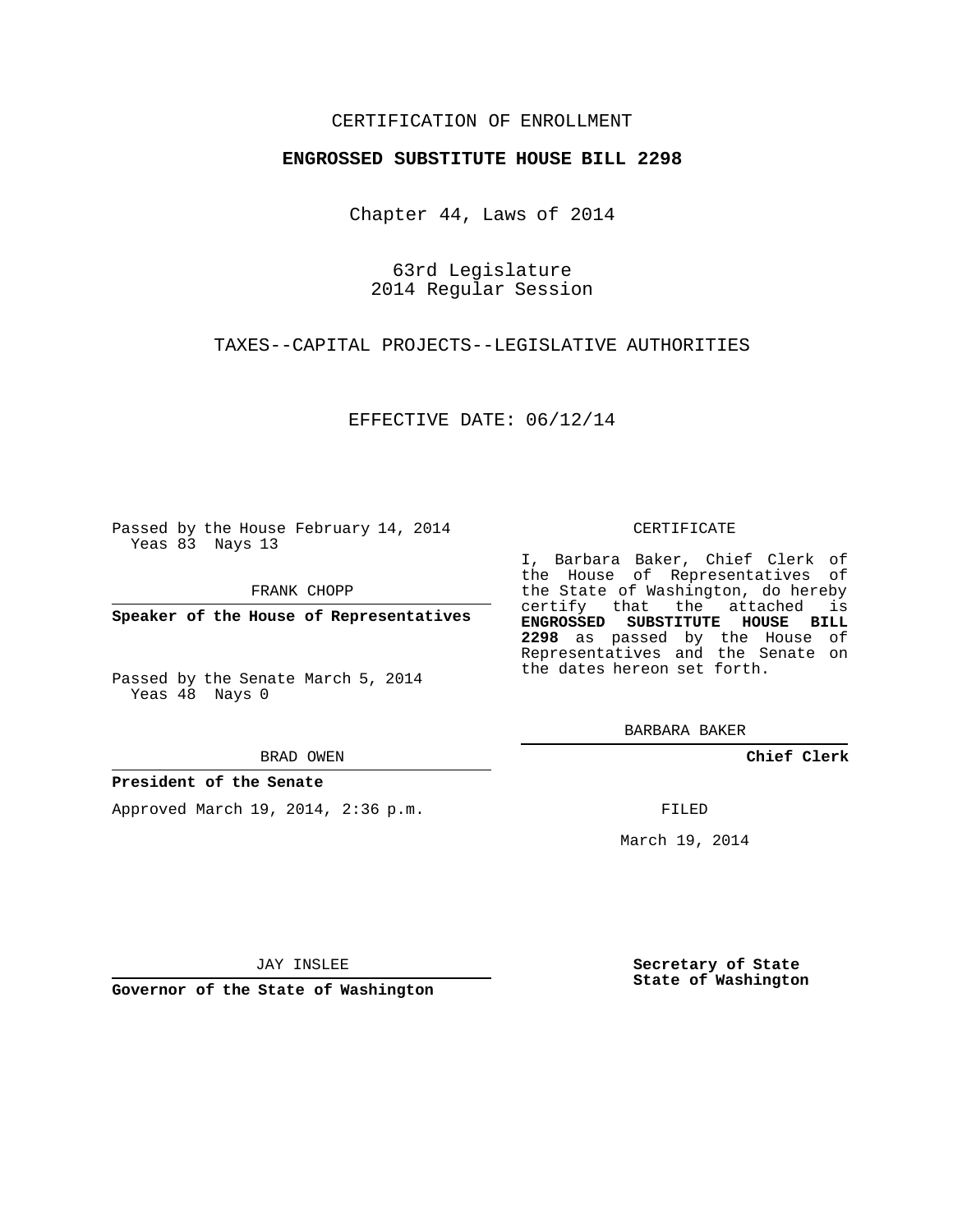# **ENGROSSED SUBSTITUTE HOUSE BILL 2298** \_\_\_\_\_\_\_\_\_\_\_\_\_\_\_\_\_\_\_\_\_\_\_\_\_\_\_\_\_\_\_\_\_\_\_\_\_\_\_\_\_\_\_\_\_

\_\_\_\_\_\_\_\_\_\_\_\_\_\_\_\_\_\_\_\_\_\_\_\_\_\_\_\_\_\_\_\_\_\_\_\_\_\_\_\_\_\_\_\_\_

Passed Legislature - 2014 Regular Session

## **State of Washington 63rd Legislature 2014 Regular Session**

**By** House Local Government (originally sponsored by Representatives Pike, Takko, Vick, Harris, Blake, Rodne, and Farrell)

READ FIRST TIME 02/05/14.

 AN ACT Relating to changing the definition of capital projects to include technology infrastructure; and amending RCW 82.46.010.

BE IT ENACTED BY THE LEGISLATURE OF THE STATE OF WASHINGTON:

 **Sec. 1.** RCW 82.46.010 and 2011 c 354 s 1 are each amended to read as follows:

 (1) The legislative authority of any county or city must identify in the adopted budget the capital projects funded in whole or in part from the proceeds of the tax authorized in this section, and must indicate that such tax is intended to be in addition to other funds that may be reasonably available for such capital projects.

 (2)(a) The legislative authority of any county or any city may impose an excise tax on each sale of real property in the unincorporated areas of the county for the county tax and in the corporate limits of the city for the city tax at a rate not exceeding one-quarter of one percent of the selling price. The revenues from this tax must be used by any city or county with a population of five thousand or less and any city or county that does not plan under RCW 36.70A.040 for any capital purpose identified in a capital improvements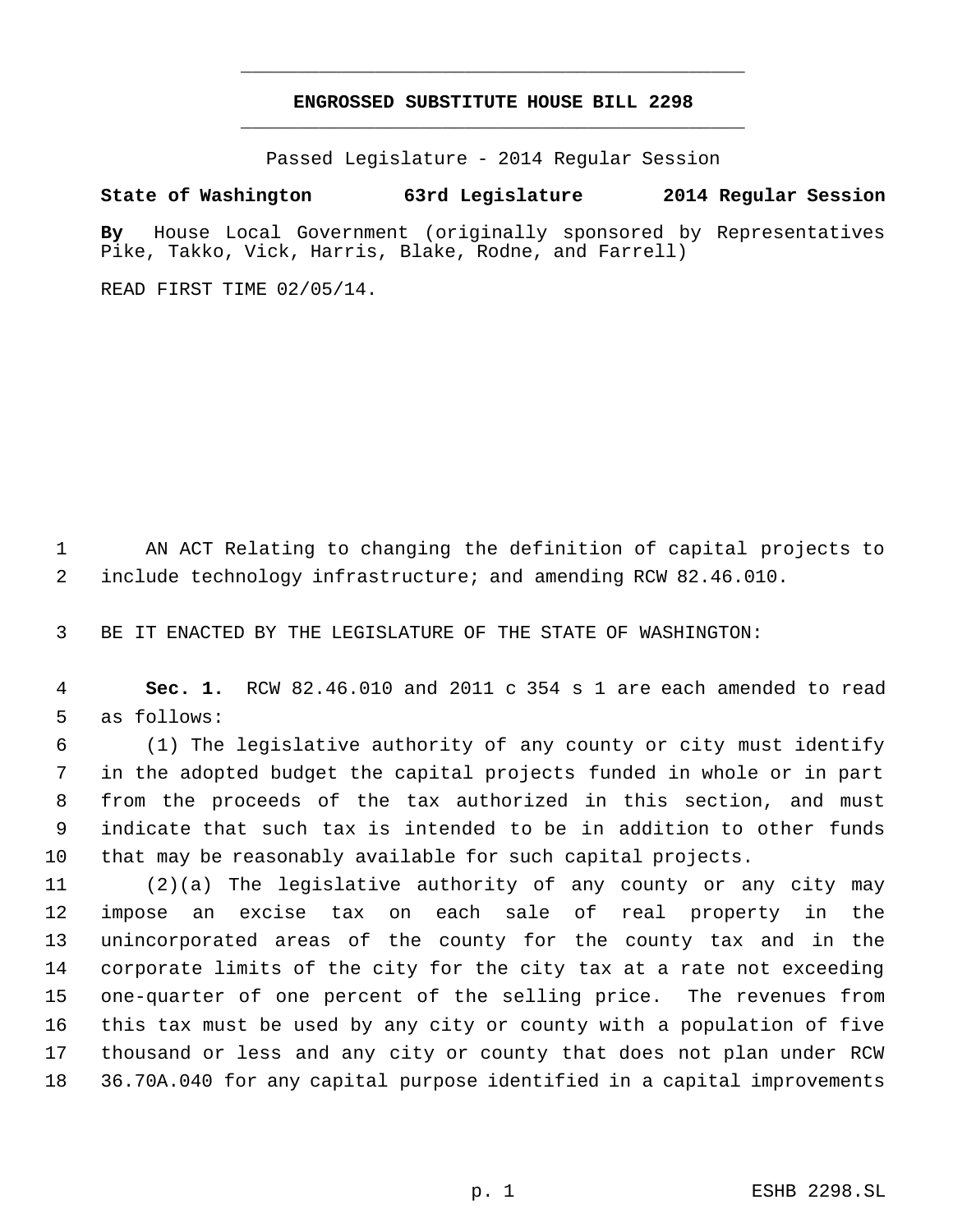plan and local capital improvements, including those listed in RCW 35.43.040.

 (b) After April 30, 1992, revenues generated from the tax imposed under this subsection (2) in counties over five thousand population and cities over five thousand population that are required or choose to plan under RCW 36.70A.040 must be used solely for financing capital projects specified in a capital facilities plan element of a comprehensive plan and housing relocation assistance under RCW 59.18.440 and 59.18.450. However, revenues (i) pledged by such counties and cities to debt retirement prior to April 30, 1992, may continue to be used for that purpose until the original debt for which the revenues were pledged is retired, or (ii) committed prior to April 30, 1992, by such counties or cities to a project may continue to be used for that purpose until the project is completed.

 (3) In lieu of imposing the tax authorized in RCW 82.14.030(2), the legislative authority of any county or any city may impose an additional excise tax on each sale of real property in the unincorporated areas of the county for the county tax and in the corporate limits of the city for the city tax at a rate not exceeding one-half of one percent of the selling price.

 (4) Taxes imposed under this section must be collected from persons who are taxable by the state under chapter 82.45 RCW upon the occurrence of any taxable event within the unincorporated areas of the county or within the corporate limits of the city, as the case may be.

 (5) Taxes imposed under this section must comply with all applicable rules, regulations, laws, and court decisions regarding real estate excise taxes as imposed by the state under chapter 82.45 RCW.

 (6) As used in this section, "city" means any city or town and "capital project" means those public works projects of a local government for planning, acquisition, construction, reconstruction, 31 repair, replacement, rehabilitation, or improvement of streets; roads; 32 highways; sidewalks; street and road lighting systems; traffic signals; 33 bridges; domestic water systems; storm and sanitary sewer systems; parks; recreational facilities; law enforcement facilities; fire protection facilities; trails; libraries; administrative and/or judicial facilities; river and/or waterway flood control projects by those jurisdictions that, prior to June 11, 1992, have expended funds derived from the tax authorized by this section for such purposes; and,